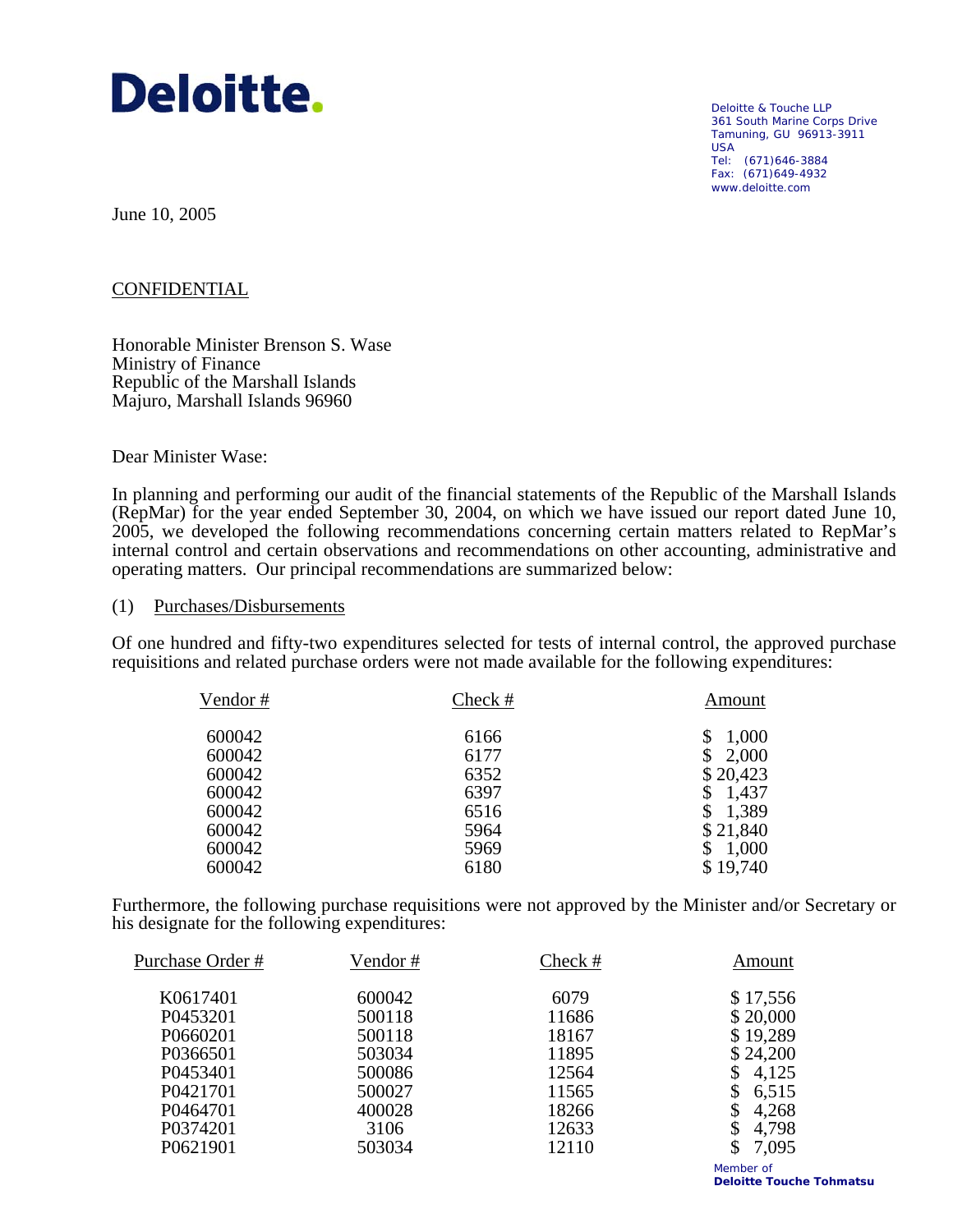## (1) Purchases/Disbursements, Continued

We recommend that the Ministry of Finance ensure that all expenditures are supported by an authorized purchase requisition and purchase order. Furthermore, we recommend that the Ministry of Finance ensure that all purchases are approved by the Secretary, or his designate, and the Minister of the respective department.

### (2) Purchases/Disbursements

We noted the following expenditures that were not supported by vendor invoices or other appropriate supporting documentation:

| Purchase Order # | Vendor # | Voucher # | Amount    |
|------------------|----------|-----------|-----------|
| T0084401         | 420819   | 15025     | \$10,000  |
| P0595001         | 500000   | 13919     | 1,460     |
| Loan #1694       |          | WA #44    | \$287,490 |
| P0442301         | 400902   | 04816     | 2,690     |

We recommend that the Ministry of Finance ensure that all expenditures are supported by appropriate documentation such as vendor invoices.

### (3) Withholding Tax Returns

Of twenty-five business withholding tax returns tested, we noted one return (Taxpayer # 00562-04) where an additional assessment was made for the period ended April 18, 2004 in the amount of \$166. however, no payment of this amount was remitted by the taxpayer. We recommend that the Division of Revenue and Taxation establish policies and procedures to ensure that collection of additional assessments occurs in a timely manner.

## (4) Gross Revenue Tax (GRT) Returns

Of twenty-five businesses tested, we noted an assessment was made for penalties and interest on the following tax returns for which no payment has been remitted by the taxpayer:

| Customer $#$ | <b>Quarter Ended</b> | Date Paid | Cash Receipt # | <b>Assessed Penalties</b> |
|--------------|----------------------|-----------|----------------|---------------------------|
| 10882-04     | March 2004           | 07/27/04  | 200149         | \$252.57                  |
| 11236-04     | March 2004           | 08/03/04  | 201030         | \$142.89                  |
| 03150-04     | September 2004       | 11/12/04  | 209697         | \$145.62                  |
| 10714-04     | September 2004       | 11/10/04  | 209426         | \$173.63                  |
| 04879-04     | March 2004           | 07/23/04  | 199981         | 9.35                      |

We recommend that the Division of Revenue and Taxation establish policies and procedures to ensure that collection of penalty and interest assessments occurs in a timely manner.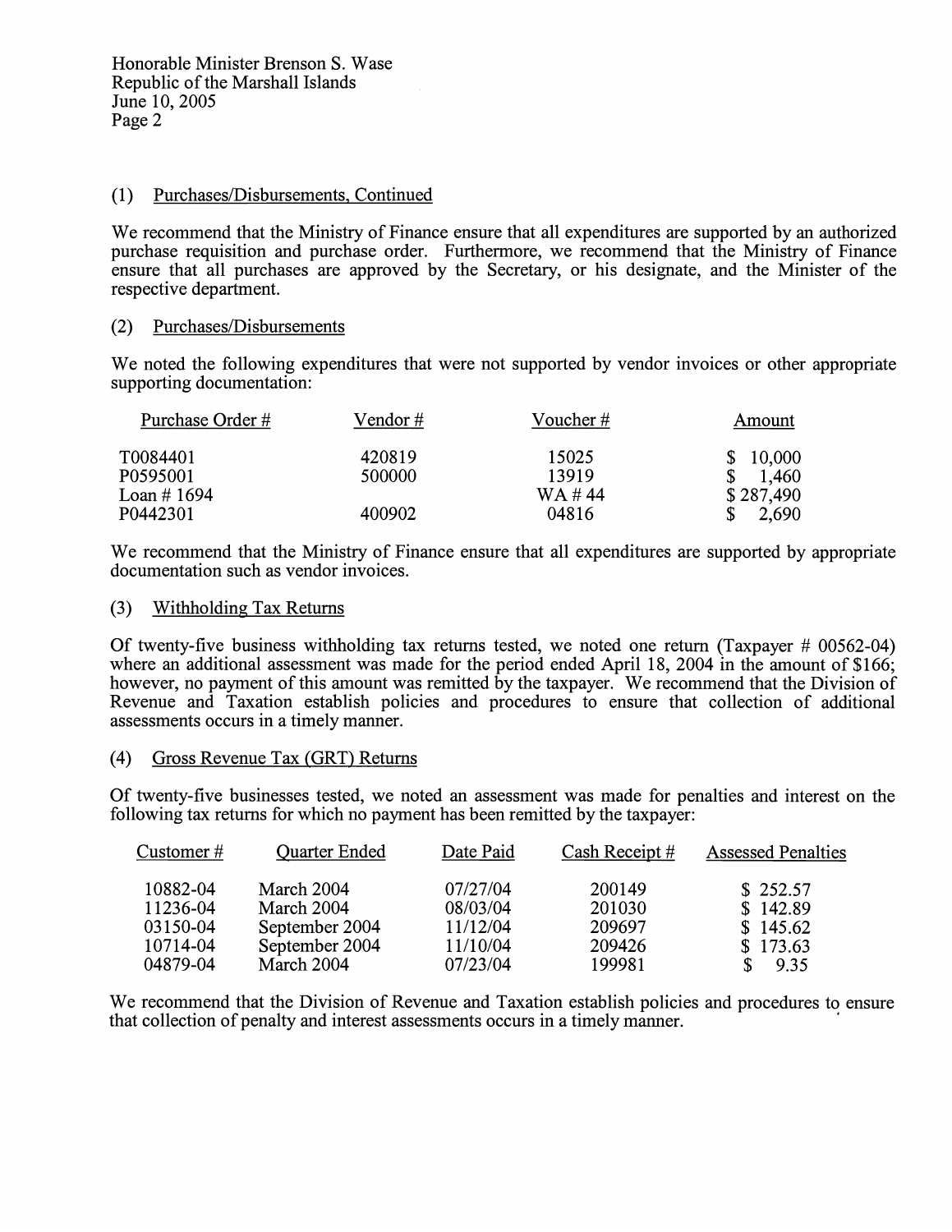Honorable Minister Brenson S. Wase Republic of the Marshall Islands June 10, 2005 Page 3

# (5) Gross Revenue Tax (GRT) Returns

Of twenty-five businesses tested, we noted GRT returns were filed by Taxpayer #10021-04 for all four quarters of fiscal year 2004; however, no payments were remitted by the taxpayer. For Taxpayer #  $11341-04$ , we noted GRT returns were not filed for all four quarters of fiscal year 2004. We recommend that the Division of Revenue and Taxation establish policies and procedures to ensure that GRT returns are filed by all taxpayers on a quarterly basis and in a timely manner, and that the returns are accompanied by appropriately calculated gross revenue taxes.

#### $(6)$ Gross Revenue Tax (GRT) Returns

Of twenty-five businesses tested, we noted the GRT return filed by Taxpayer # 00053-04 for the quarter ended September 2004 and paid on Cash Receipt # 208499 in the amount of \$129,779 was not available for examination. We recommend that the Division of Revenue and Taxation establish policies and procedures to ensure that GRT returns are maintained within the taxpayer's file.

#### **Import Taxes**  $(7)$

Of twenty-five Customs Declaration (CE) Forms tested, we noted that the associated supporting vendor invoices for goods being imported and import taxes of \$8,458 paid on CR # 149244 were not made available. We recommend that the Division of Customs ensure that supporting invoices relating to goods being imported be maintained and filed with the CE Forms.

#### $(8)$ **Cash Receipts**

Of twenty-five cash receipts tested, we noted the following exceptions:

- For CR #s 147580, 149062 and 191555 in the amount of \$294, \$50 and \$50, respectively, the a) deposit dates indicated that the cash receipts were not deposited to the bank in a timely manner. Specifically, the cash receipt dates were October 31, December 30 and April 14, respectively, whereas the deposit dates were November 4, January 5 and April 19, respectively.
- $CR$  # 191555 in the amount of \$50 was included in the balance transmitted to the Treasury  $b)$ Department of \$47,275; however, the transmittal amount did not agree with the bank deposit amount of \$47,226.

Furthermore, we noted certain cash receipts issued at the Ebeye Finance Office (CR #s 18119 - 18125, dated September 23 and 18126 - 18139, dated September 27) for combined totals of \$762 and \$23,697, respectively, which were not deposited in the bank until September 30. We recommend that the Ministry of Finance ensure that cash receipts are deposited intact to the bank in a timely manner.

#### Payroll Expenditures  $(9)$

Of one hundred and thirty nine payroll expenditures tested, we noted the following exceptions:

For employee #s 2817, 2910, 3274, 11922, 15228, 16656, 23020, 25607, 26066, 47853, 62489, a) 69507, 76727, 85712, 86086, 86507, 89303, 89463, 89494, 89507, 89591, 95469, 95483, 200559, 202859 and 205777, authorized payroll allotment forms maintained in the employee personnel files were not complete. We recommend that the Payroll Department ensure all employee allotments are supported by allotment authorization forms.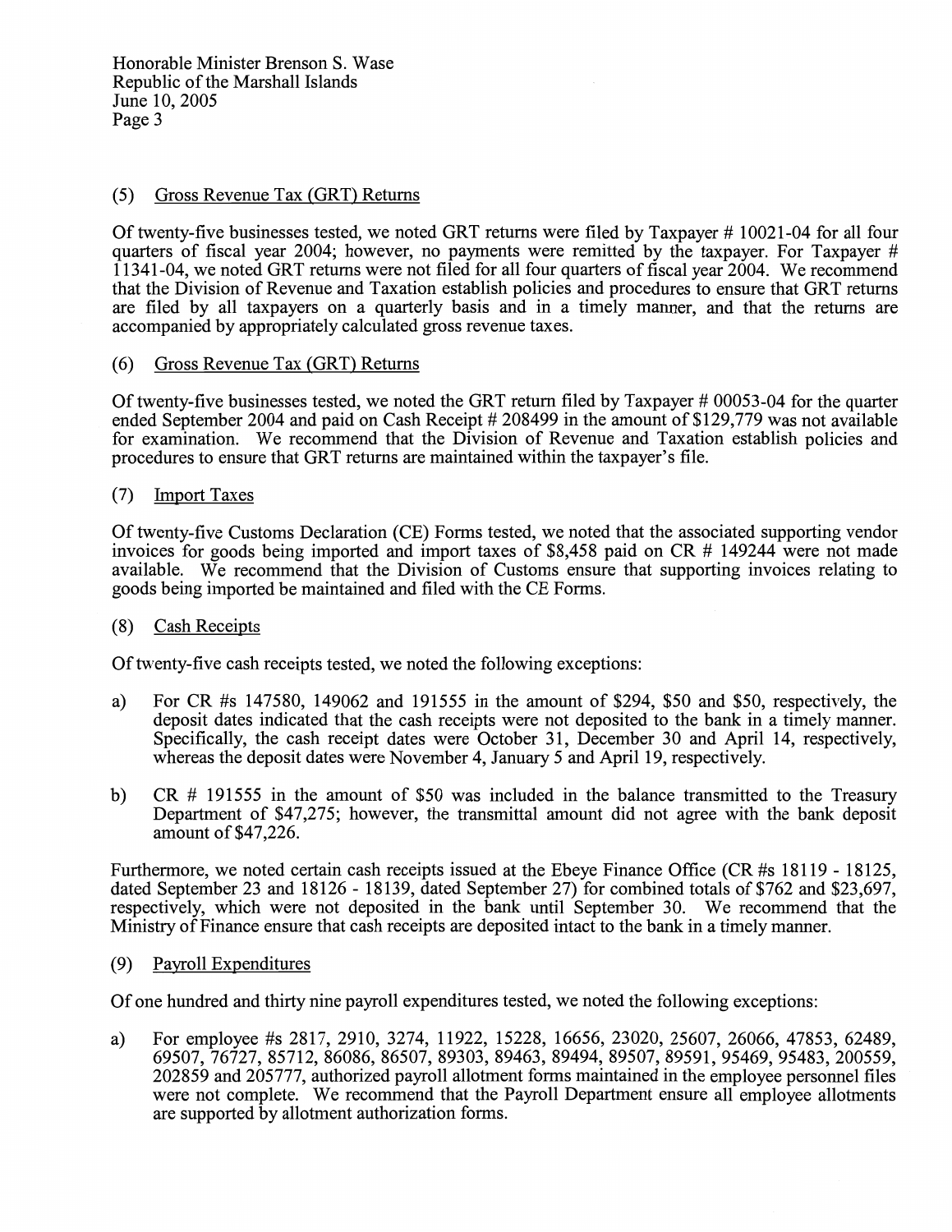Honorable Minister Brenson S. Wase Republic of the Marshall Islands June 10, 2005 Page 4

#### $(9)$ Payroll Expenditures, Continued

- For employee  $\#$  41521, the pay rate of \$14.90 for the payroll period ended September 4, 2004, was  $b)$ not supported by a Personnel Action Form (PAF). We recommend that the Payroll Department ensure all pay rates are supported by an authorized PAF.
- For payroll period ended June 11, 2004, the Washington Embassy incurred salaries and wages  $c)$ costs totaling \$9,354. We sub-selected one employee from this pay period with a gross salary of \$1,731; however, no PAF was made available to support the employee's hourly rate nor was a timesheet made available to support hours worked. We recommend that the Payroll Department ensure all pay rates are supported by an authorized PAF and hours worked are supported by approved timesheets.
- For payroll period ended January 9, 2004, the United Nations Embassy incurred salaries and wages  $\mathbf{d}$ costs totaling \$8,041. We sub-selected one employee from this pay period with a gross salary of \$981 and agreed hours worked to a supporting timesheet; however, no PAF was made available to support the employee's hourly rate. We recommend that the Payroll Department ensure all pay rates are supported by an authorized PAF.
- For payroll period ended November 29, 2003, we noted that out of 106 employees within the  $e)$ Department of Public Safety, 88 received Night Differential payments even though some of the employees do not work night shifts. We recommend that night differential payments only be made to employees who work night shifts.
- For employee # $\frac{20490}{25229}$ , 40203 and 215146, the actual pay rates were not in accordance  $\mathbf{f}$ with established pay rates per authorized PAFs. Specifically, the actual hourly rate for these employees was  $$12.03, $6.59, $10.79$  and \$3.27, respectively, whereas the authorized hourly rate per the PAF was \$12.26, \$6.87, \$9.21 and \$2.71, respectively. We recommend that the Payroll Department ensure all pay rates are in accordance with authorized PAFs.

## (10) Credit Card Expenditures

We reviewed all expenditures incurred on the Bank of Hawaii (BOH) Credit Card for the year ended September 30, 2004 and noted the following exceptions:

- For check payment (check  $\#$  12522) made on March 26, 2004 for \$22,390, appropriate supporting  $a)$ documentation was not made available.
- For check payment (check  $\#$  18253) made on October 28, 2004 for \$4,394, a portion of the  $b)$ payment related to room charges for two government employees of \$445 and \$1,358. However, these government employees were previously advanced per diem on TA #s T01085 and T01088, which should have been used to pay for the room charges.

We recommend that the Ministry of Finance ensure that all payments pertaining to charges on the BOH Credit Card are evidenced by appropriate supporting documentation such as vendor invoices. Furthermore, we recommend that the Ministry of Finance obtain reimbursement from these government employees who were paid per diem that covered hotel accommodations.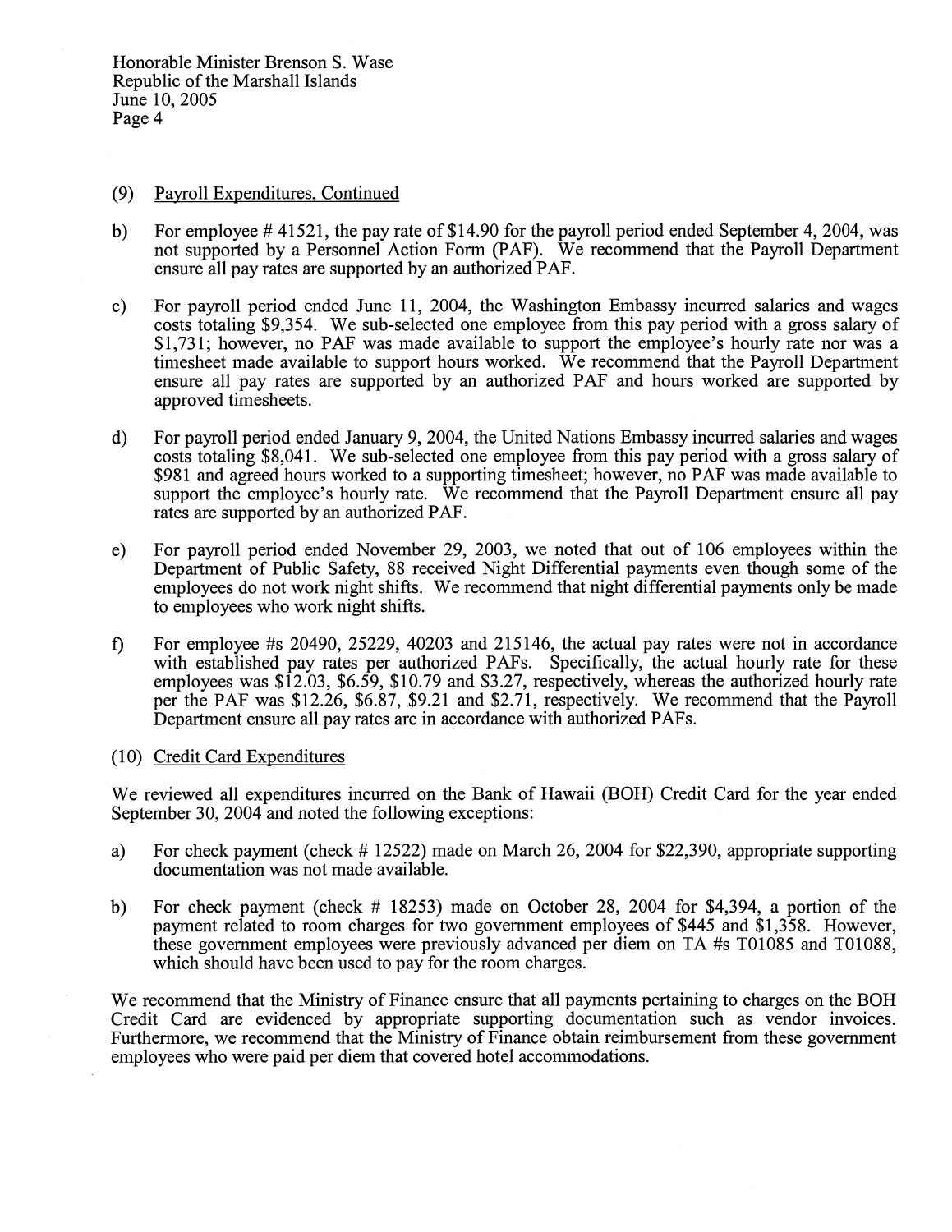# (11) Travel Expenditures

Section 5.3 of RepMar's Travel Rules and Regulations states that a Minister or a member of the Nitijela can take their spouse on one trip per year at the Government's expense. During the year ended September 30, 2004, the travel expenditures for the Minister of Foreign Affairs included four trips (TA  $\#s$  T0006001, T0081701, T0109601 and T0131601 to Honolulu, Taiwan, Palau, and New York, respectively) where RepMar paid for the accompanying spouse of the Minister. We recommend that RepMar comply with established policies and procedures regarding accompanying spouses of Ministers or members of the Nitijela.

# (12) Per Diems

Of \$50,750 in per diem expenditures charged to Cost Center #s F33242 and F43242 during the year ended September 30, 2004, we noted the following per diem claimed that appeared to be incorrectly calculated:

| TA#      | TA Amount | Days Claimed    | Days Entitled   | Per Diem Rate | Overpaid |
|----------|-----------|-----------------|-----------------|---------------|----------|
| T0059601 | \$3,724   | $15\frac{3}{4}$ | 14              | \$150         | \$262    |
| T0082301 | \$5,230   | $12\frac{3}{4}$ | $10\frac{1}{2}$ | \$150         | \$338    |
| T0082101 | \$5,152   | $12\frac{1}{2}$ | $10\frac{1}{2}$ | \$150         | \$300    |
| T0094201 | \$4,404   | 17              | $16\frac{1}{2}$ | \$150         | \$75     |
| T0094301 | \$3,708   | 18              | $16\frac{1}{2}$ | \$150         | \$225    |
| T0093601 | \$4,404   | $17\frac{3}{4}$ | $16\frac{1}{2}$ | \$150         | \$188    |

We recommend that the Ministry of Finance ensure per diem claims are correctly calculated and based on actual days traveled.

## (13) Collectibility of Receivables

At September 30, 2004, RepMar recorded the following receivables in the General Fund for which an allowance for uncollectibles has been established due to the unlikelihood of collection:

| G/L Account | <b>Account Name</b>       | Amount    |
|-------------|---------------------------|-----------|
| 20200       | $A/R$ - Returned Checks   | 25,701    |
| 22005       | $A/R - General$           | 33,419    |
| 22020       | $A/R - EFNEP$             | 18,956    |
| 24020       | $A/R - Other$             | 7,906     |
| 24040       | A/R - Republic of Nauru   | \$141,999 |
| 24080       | $A/R - Unicover$          | \$388,420 |
| 24090       | A/R - 177 Health Plan     | 87,374    |
| 24100       | A/R - Reimbursable Travel | \$149,286 |

We recommend that the Ministry of Finance pursue collection of these accounts or determine whether such should be written off. This matter was discussed in our previous letter dated April 2, 2004.